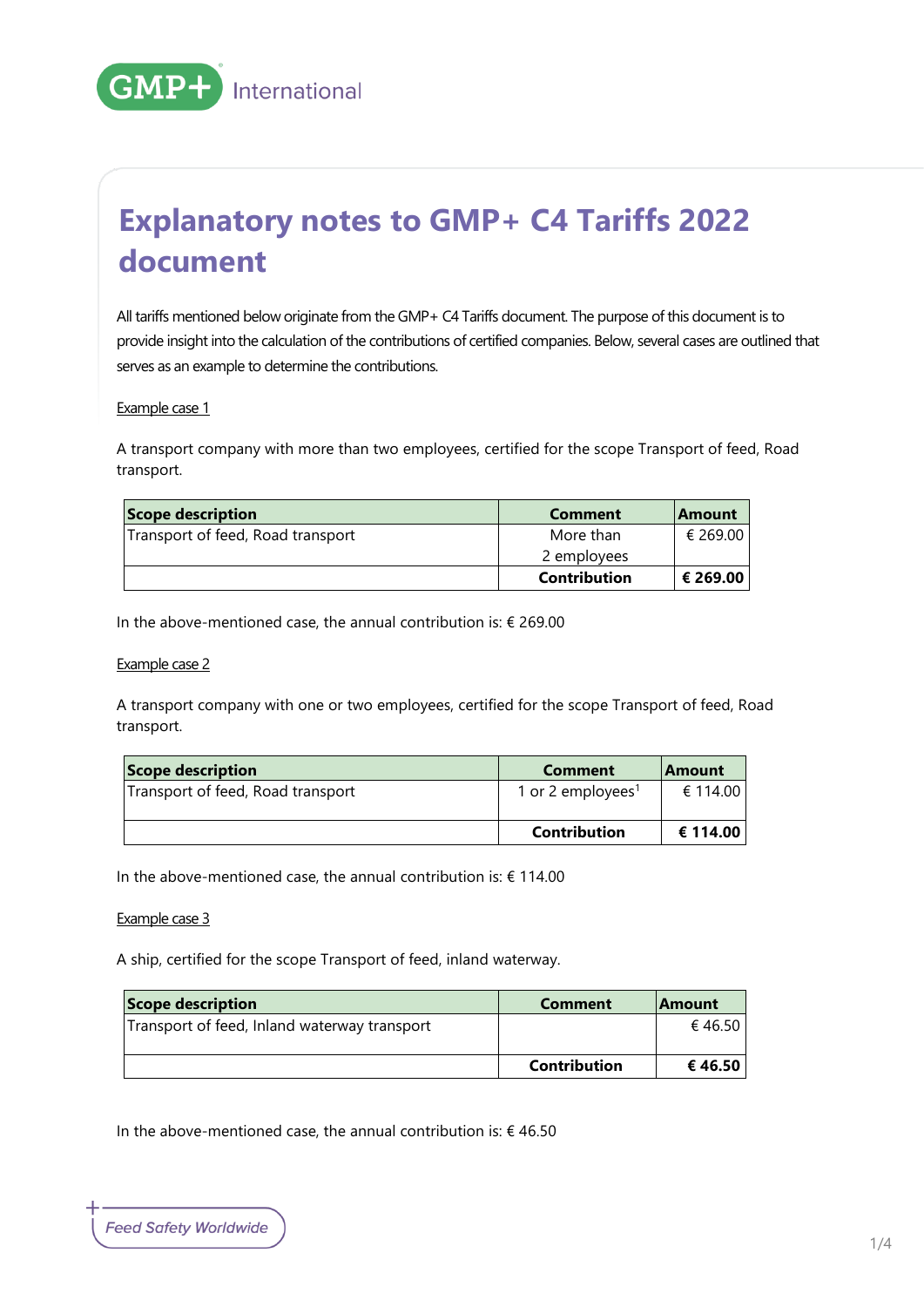## Example case 4

A company, certified for the: scope Production of feed materials, scope Transport of feed, Road transport.

| Scope description                 | <b>Comment</b>                 | <b>Amount</b> |
|-----------------------------------|--------------------------------|---------------|
| Production of feed materials      |                                | € 269,00      |
| Transport of feed, Road transport | Supplement <sup>2</sup><br>40% | € 107,60      |
|                                   | <b>Contribution</b>            | € 376,60      |

In the above-mentioned case, the annual contribution is:  $\epsilon$  376,60

#### Example case 5

A company, certified for the: scope Production of compound feed, scope Trade in feed, scope Transport of feed, Road transport, scope Country Note Antibiotics-free feed – production site.

| <b>Scope description</b>                | <b>Comment</b>                   | <b>Amount</b> |
|-----------------------------------------|----------------------------------|---------------|
| Production of compound feed             |                                  | € 269,00      |
| Trade in feed                           | Contribution $2$<br>40%          | € 107,60      |
| Transport of feed, Road transport       | Contribution <sup>2</sup><br>40% | € 107,60      |
| Antibiotics-free feed – production site | Contribution <sup>2</sup><br>40% | € 107,60      |
|                                         | Contribution                     | € 591,80      |

In the above-mentioned case, the annual contribution is:  $\epsilon$  591,80.

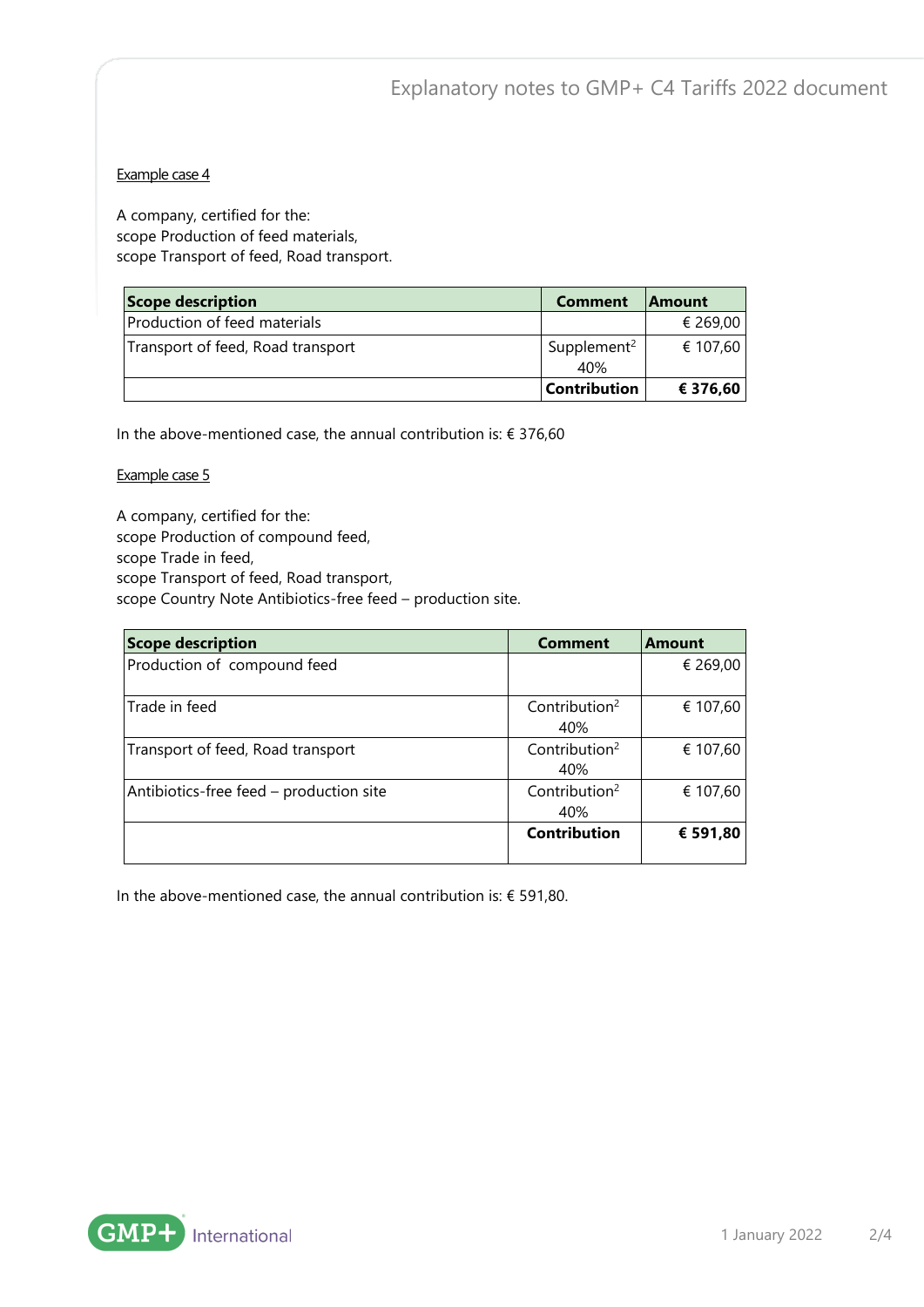Explanatory notes to GMP+ C4 Tariffs 2022 document

### Example case 6

A company certified for: scope Production of compound feed, scope Production of feed materials, scope Production of feed additives, scope Storage and Transshipment of feed, scope Transport of feed, Road transport, scope Transport of feed, Rail transport scope Trade in feed.

| <b>Scope description</b>           | <b>Comment</b>                   | <b>Amount</b> |
|------------------------------------|----------------------------------|---------------|
| Production of compound feed,       |                                  | € 269,00      |
| Production of feed materials,      | Contribution <sup>2</sup><br>40% | € 107,60      |
| Production of feed additives,      | Contribution $2$<br>40%          | € 107,60      |
| Storage and Transshipment of feed, | Contribution $2$<br>40%          | € 107,60      |
| Transport of feed, Road transport, | Contribution $2$<br>40%          | € 107,60      |
| Transport of feed, Rail transport  | Contribution $3$<br>10%          | € 26,90       |
| Trade in feed.                     | Contribution $3$<br>10%          | € 26,90       |
|                                    | <b>Contribution</b>              | € 753,20      |

In the above-mentioned case, the annual contribution is:  $\epsilon$  753,20.

#### Additional information:

In the unfortunate case that these explanatory notes contain incorrect values, the GMP+ C4 Tariffs 2022 document shall remain leading in the determination of the contribution at all times.

All mentioned discounts and surcharges shall only apply on the contributions relating to the year 2022.

- <sup>1</sup> This rate is only applies if the Certification Body has correctly processed the registration reference in the database of GMP+ International.
- $2^2$  40 % surcharge for each second and subsequent scope to be charged.
- <sup>3</sup> 10% surcharge for each sixth and subsequent scope to be charged.

Companies that voluntarily switch to another certification body during the term of the certificate, do not have to complete another payment of the contribution for the relevant year for the new certificate to be issued. All companies are only charged once a year by GMP+ International.